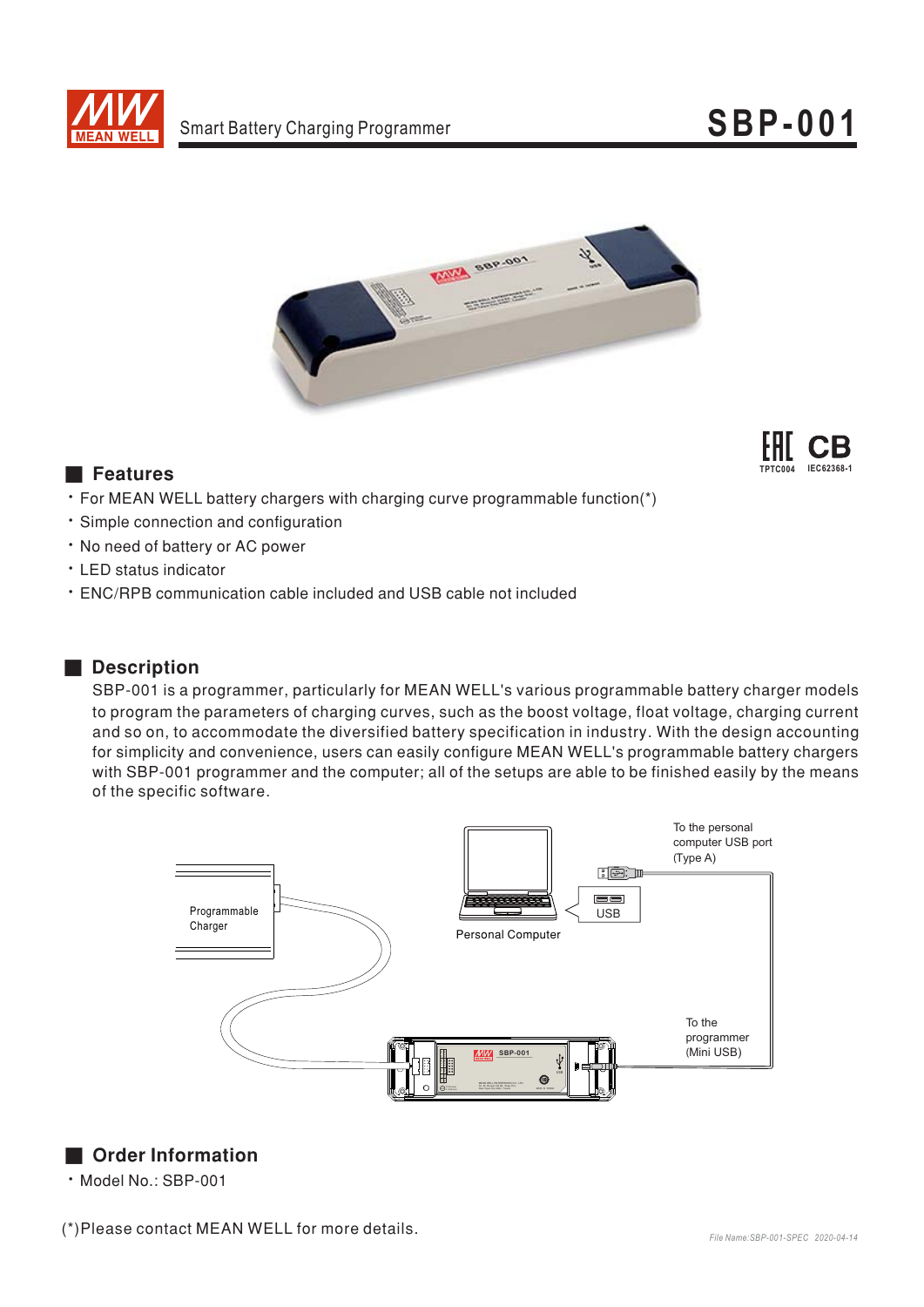

## **SPECIFICATION**

| <b>MODEL</b>       |                                                  | <b>SBP-001</b>                                                                            |
|--------------------|--------------------------------------------------|-------------------------------------------------------------------------------------------|
| <b>OUTPUT</b>      | <b>PROGRAMMING INTERFACE PMBus, CANBus, UART</b> |                                                                                           |
|                    | <b>LED INDICATOR</b>                             | Green: 3.3V interface<br>Orange: 5V interface                                             |
|                    | <b>PROGRAMMING VOLT.</b>                         | 5V and 3.3V, for programming purpose only. Total 0.5W(max.)                               |
| <b>INPUT</b>       | <b>COMM. INTERFACE</b>                           | <b>USB</b>                                                                                |
| <b>ENVIRONMENT</b> | <b>WORKING TEMP.</b>                             | $0 - +40^{\circ}$ C                                                                       |
|                    | <b>WORKING HUMIDITY</b>                          | $20 \sim 90\%$ RH non-condensing                                                          |
|                    | <b>STORAGE TEMP., HUMIDITY</b>                   | $-10 \sim +50^{\circ}$ C, 10 ~ 95% RH non-condensing                                      |
|                    | <b>VIBRATION</b>                                 | 10 ~ 500Hz, 2G 10min./1cycle, period for 60min. each along X, Y, Z axes                   |
| <b>SAFETY</b>      | <b>SAFETY STANDARDS</b>                          | IEC62368-1 CB, EAC TP TC 004 approved                                                     |
| <b>OTHERS</b>      | <b>MTBF</b>                                      | MIL-HDBK-217F (25°C)<br>Telcordia SR-332 (Bellcore) : 312.9K hrs min.<br>1034.6K hrs min. |
|                    | <b>DIMENSION</b>                                 | 165*46*23mm (L*W*H)                                                                       |
|                    | <b>PACKING</b>                                   | 0.12Kg; 84pcs/11Kgs/1.4CUFT                                                               |